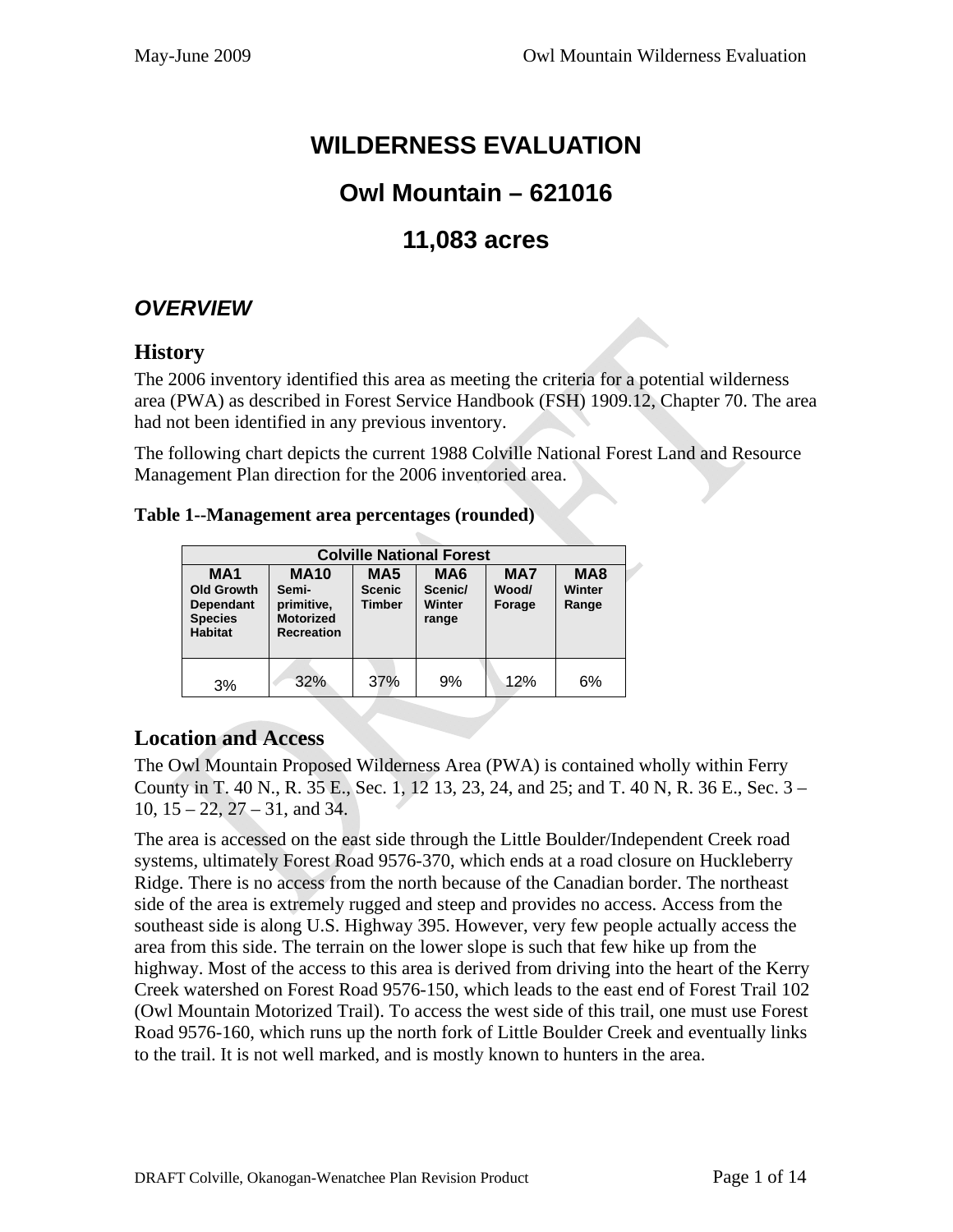# **Geography and Topography**

The Owl Mountain PWA is located in the Kettle Mountain Range, which is the divide between the Columbia River and the Curlew and Sanpoil Valleys. The Owl Mountain PWA is in the northern portion of this area and lies on the east side of the hydrologic divide between the Columbia River and the Curlew Valley. Generally, the area is part of the Okanogan Highlands landform province, which is characterized by moderate slopes with broad rounded summits as a result of repeated continental glaciation. The broader valley bottoms are characterized by out-washed terraces.

The Owl Mountain PWA consists of three major subdivisions: north of Owl Mountain facing north into Canada, and south of Owl Mountain in the Kerry Creek watershed, and south of Huckleberry Ridge/Grouse Mountain in the Jenny Creek watershed. The dividing line is Owl Mountain, which runs east-west. The Owl Mountain PWA is bordered on the northwest by Huckleberry Ridge, and on the east by the forest boundary near U.S. Highway 395. The land rises over 1800 feet in a short distance west of the town of Laurier. The high point in the Owl Mountain PWA is along Huckleberry Ridge at 5040 feet. The lowest point is approximately 1480 feet on the southern edge of the area near U.S. Highway 395.

The mid-slopes are heavily timbered; however, the major ridge tops and lower slopes are rocky and sparsely vegetated.

# **Current Uses**

Current uses include hunting, hiking, and motorized outdoor recreation (ATVs/jeeps) on the Owl Mountain Trail.

# **Appearance and Surroundings**

The area north of Owl Mountain is very natural appearing, although vistas to the north look into Canada where power lines and highways are evident. Parts of the Kerry Creek watershed south of Owl Mountain are natural appearing, although management is evident in the heart of the watershed. Management activities are readily visible from vistas along Owl Mountain and Huckleberry Ridge looking into Kerry Creek. Lower Kerry Creek is relatively untrammeled ground; however, sounds and sights relating to US Highway 395 just below this area are evident. The upper north fork of Little Boulder Creek is very natural appearing, however some vistas to the south look into managed areas on the facing slopes. Sounds from Forest Road 9576 and from Ferry County Road 595 may be noticeable.

Watersheds to the south (Little Boulder Creek) and west (Independent Creek) have been heavily managed in the past with numerous roads and visible harvest units.

# **Key Attractions**

Attractions within the area are the native plants and wildlife common to the Colville National Forest. These animals include large mammals such as deer and black bear and many small mammals and birds. There are also scenic views of the Kettle River valley from the higher ridges.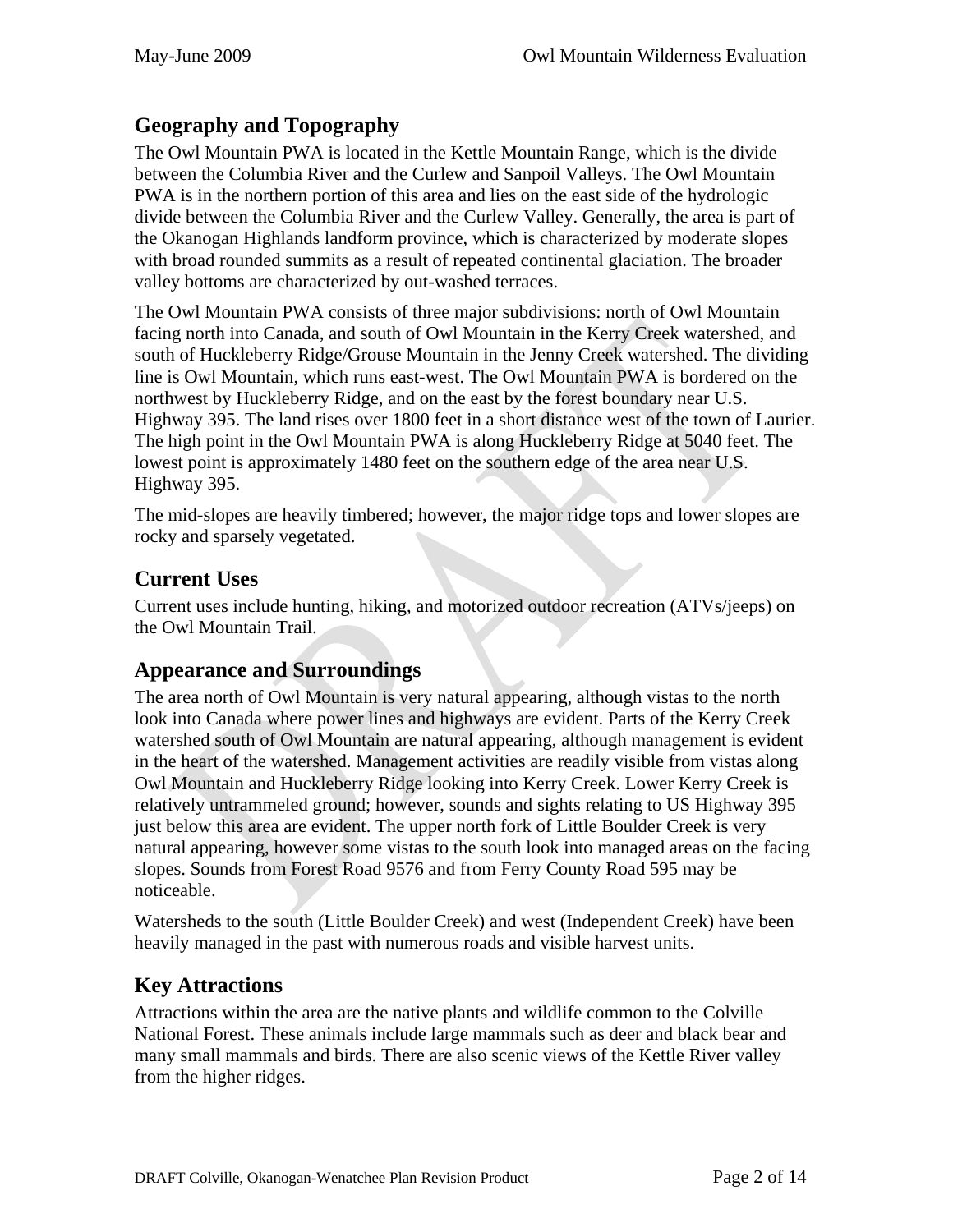# *CAPABILITY FOR WILDERNESS*

# **Level of Natural and Undeveloped Environment**

Past logging activity can be seen and roads are visible from most locations. The area itself has not been significantly modified by humans, and in general is natural appearing, except for the old jeep trail that runs up the ridge; and livestock grazing is obvious during a portion of the months of June through September. One is seldom more than 1 mile from a road open to vehicles including U.S. Highway 395.

There is one range improvement within the area and one quarter mile of fence. A translator tower is also located within the PWA. The historic Talisman mine, which is scheduled for remediation, has a collection of buildings, mine tailings, and a cleared tramway.

Water quality data is not available for most of the PWA, however due to the relatively lowlevel disturbance water quality is assumed to be high. There may be localized disturbances due to grazing activities. Jenny Creek has 2.2 miles classified by the Washington State department of Ecology as Category 1, which means the water meets tested standards.

Noxious weed inventory data is not available for this PWA.

The Owl Mountain PWA is impaired by light pollution from the Republic and Grand Forks area. The northern portion of the PWA (21 percent of the PWA) rates a Class 4 on the Bortle Scale, whereas the southern portion (79 percent of the PWA) rates as a Class 3. A Class 4 Rural/Suburban Transition Sky exhibits fairly obvious light-pollution domes over population centers in several directions. The Milky Way well above the horizon is still impressive but lacks all but the most obvious structure. Clouds in the direction of light pollution sources are illuminated but only slightly so, and are still dark overhead. Modest to serious impact to deep sky observing and imaging occurs. A Class 3 Rural Sky has some indication of light pollution on the horizon. Clouds may appear faintly illuminated in the brightest parts of the sky near the horizon, but are dark overhead. The Milky Way still appears complex. Light domes from population centers may appear on the horizon (10-15 degrees above horizon). Visual observing is still relatively unimpaired. Time-lapse photography could be impaired by light pollution.

### **Level of Outstanding Opportunities for Solitude or Primitive and Unconfined Recreation**

A moderate amount of solitude can be found in the interior reaches of this PWA once one is away from open roads.

Primitive recreation opportunities are present in the form of hunting, cross-country hiking, and trail riding. Primitive or challenging recreational opportunities or features in the area are limited.

The principle attraction is the motorized trail and ridge tops, which afford views of the Kettle River valley. Absence of water on open knobs and ridge tops or along the trail require a certain degree of self-reliance on the part of hikers and horseman; however the distance to traverse is not so long that it would require an overnight to reach from one end of the PWA to the other.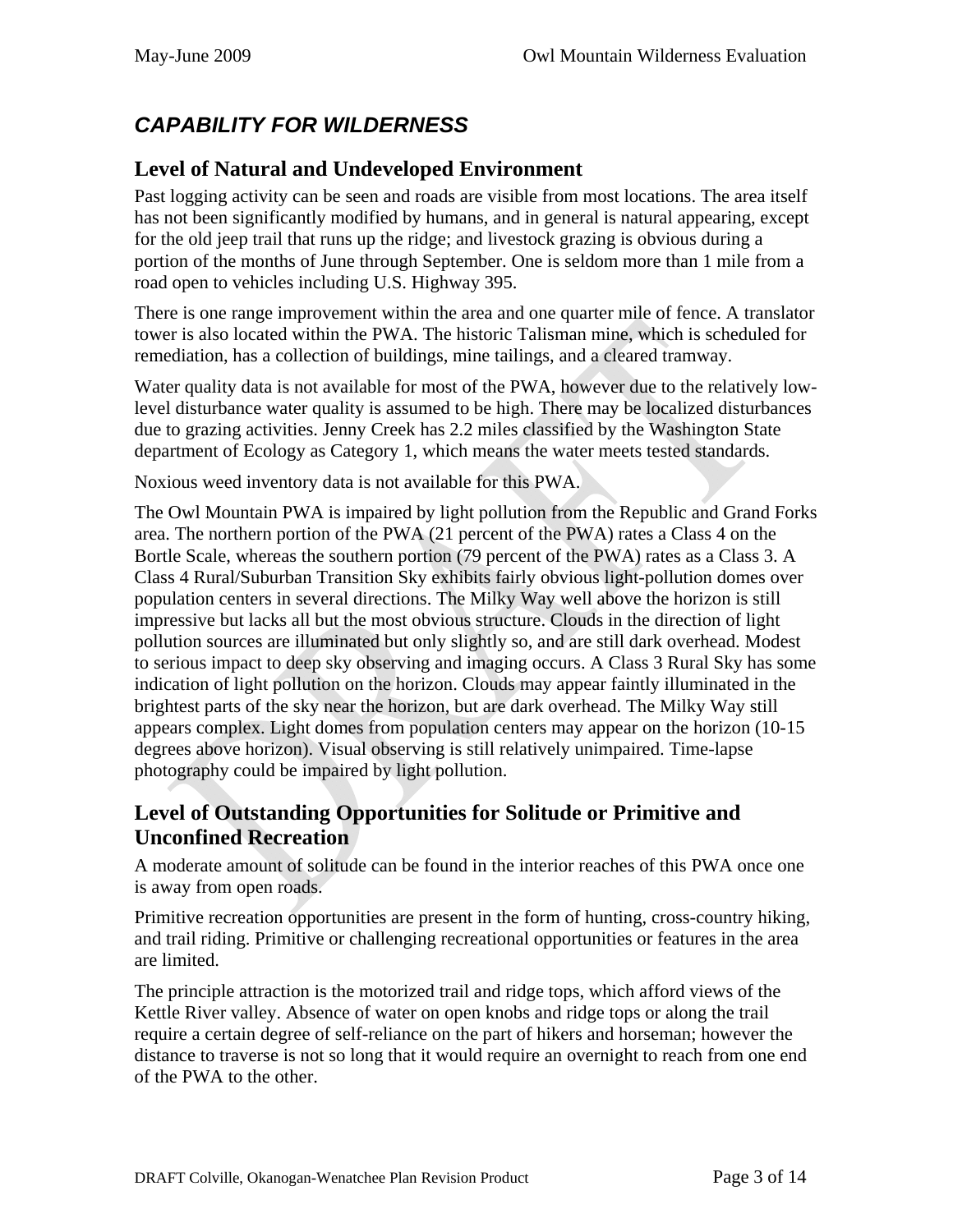# **Special Features**

There are three rare plants within the Owl Mountain PWA each of which are listed as sensitive by Washington State and as a species of concern under Federal status; sticky polemonium (*Botrychium ascendens*), scalloped moonwort (*Botrychium crenulatum*), and stalked moonwort (*Botrychium pedunculosum*).

The area has almost 8,000 acres of wolverine habitat, and a small amount of habitat for Canada lynx and American marten.

# **Manageability of Boundaries**

Boundaries on the west (ridgeline and old road system), north (Canadian border), and east (Laurier Cliffs and US Highway 395) are manageable. The southern boundary is mostly a nebulous line of old harvest units, which may not prove very manageable or discernable on the ground. A road system (Forest Road 9576-150 and arteries) runs north into the heart of Kerry Creek, creating horseshoe-shaped unroaded area, which could diminish wilderness capability for a portion of the area. The area from Owl Mountain northward creates much more of a discernable and secure parcel of land, as Owl Mountain forms a good barrier to sights, sounds and activities in the Kerry Creek area and Highway 395.

# *AVAILABILITY FOR WILDERNESS*

# **Recreation**

Existing trails include Owl Mountain Trail #102. The trail is open to ATV, 4 x 4s, motorcycle, hiker, horse, and mountain bike. There are no developed sites and just a couple of dispersed campsites within the area. Snowmobile use is allowed in the area.

About one third of the area is managed to feature semi-primitive motorized recreation (the Owl Mountain Trail). There are only five areas designated as such on the Colville National Forest, and thus, the interest in retaining this designation is extremely high from some outdoor recreation groups. The existing use on the trail in this area is very low. There is some use during the summer months but most of the activity is during the fall season for hunting access.

Access is limited from the Little Boulder road system. There was access from State Highway 395 but there is no right of way or easement over the private land and railroad tracks.

Wilderness designation would restrict use by ATVs, 4 x 4s, motorcycles, and mountain bikes. All of the jeep trails in the Colville National Forest are located in four PWAs. If all of these areas are designated for wilderness, jeep riders will be displaced from the forest unless alternate trails are developed.

The Owl Mountain PWA is most closely associated with the communities of Colville and Kettle Falls, and the small communities of Boyd and Orient. The Colville and Kettle Falls tourism websites promote outdoor recreation opportunities in the general vicinity, but do not specifically promote this PWA.

In considering the relative trade-off between wilderness designation and providing for other backcountry recreational uses, wilderness designation of this PWA would not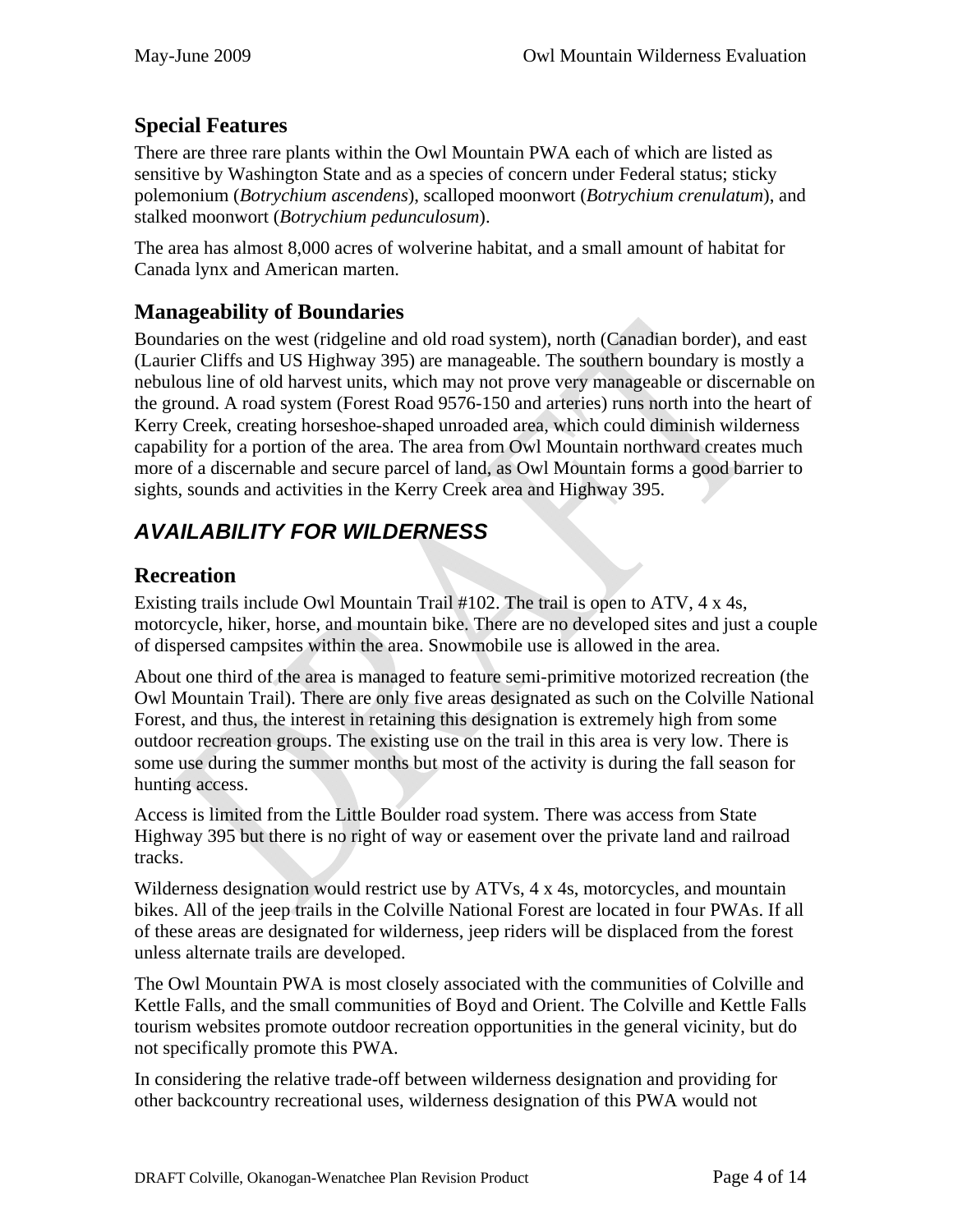augment hiking or equestrian opportunities, and it would displace motorized use. Despite being one of only a few 4x4 trails on the forest, this area is not likely to contribute significantly to the mix of regional recreation opportunities either with or without wilderness designation due to the small relative size and lack of attractions.

| <b>Table 2--Miles of recreation trails</b> |  |  |
|--------------------------------------------|--|--|
|--------------------------------------------|--|--|

| Motorized Trails   Non-motorized Trails | <b>Snowmobile Trails</b> |  |
|-----------------------------------------|--------------------------|--|
|                                         |                          |  |

### **Wildlife**

The Owl Mountain PWA contains low-to-mid-elevation habitats and the wildlife species present reflect this: nearly all mammal and bird species that occupy low-to mid-elevation habitats on the forest probably inhabit the area during some part of the year, except for grizzly bear.

Verified sightings of gray wolves have come from just east of the area. Grizzly bears occupied the area prior to the loss of the salmon fishery in Lake Roosevelt due to Grand Coulee Dam. Northern goshawks have nested in the area. The entire area contains summer range for big game and opening up the area via harvest would improve the amount of forage. The eastern side of the area supports winter range for mule deer and white-tailed deer. Projects like timber harvest and prescribed fire to improve big game winter cover and forage would be feasible in those areas.

If the area were designated wilderness, harvest to improve forage would not be an option and the forage base would continue to decline, though most of the decline in forage has already occurred because the area last experienced large-scale disturbance in the 1920s. The open stands of Douglas-fir on the higher elevation ridges on the southern and central parts of the area support blue grouse and small bands of wintering mule deer. Projects that improve deer winter range in this area would have an ancillary, positive effect to blue grouse habitat.

Prescribed fire could be used as the primary management tool on the ridges and saddles, so wilderness designation would not change potential management, but primary funding options via KV would not be available. About 15 percent of the area lies with a lynx analysis unit, though the habitat is marginal or nonexistent because it mainly is located in open, dry habitats. Younger stands could be created by timber harvest or fire. Designation of the area as wilderness would preclude timber harvest from creating foraging habitat, but because most of the area is marginal lynx habitat, this would not result in a significant loss.

One old growth area lays in the north central section and a portion of another laps the western edge. This area also serves as a link between the Kettle Crest and the Wedge to the east. The greatest benefits from designating the area as wilderness would be preventing road construction, benefiting those species that depend on secluded habitat and high quality forage (less affected by noxious weeds, which often spread along new roads). None of the large mammals that require secluded habitat exist in or near the area, though both mule deer and elk tend to live longer and thus the males achieve larger antlers in areas away from roads with vehicle traffic.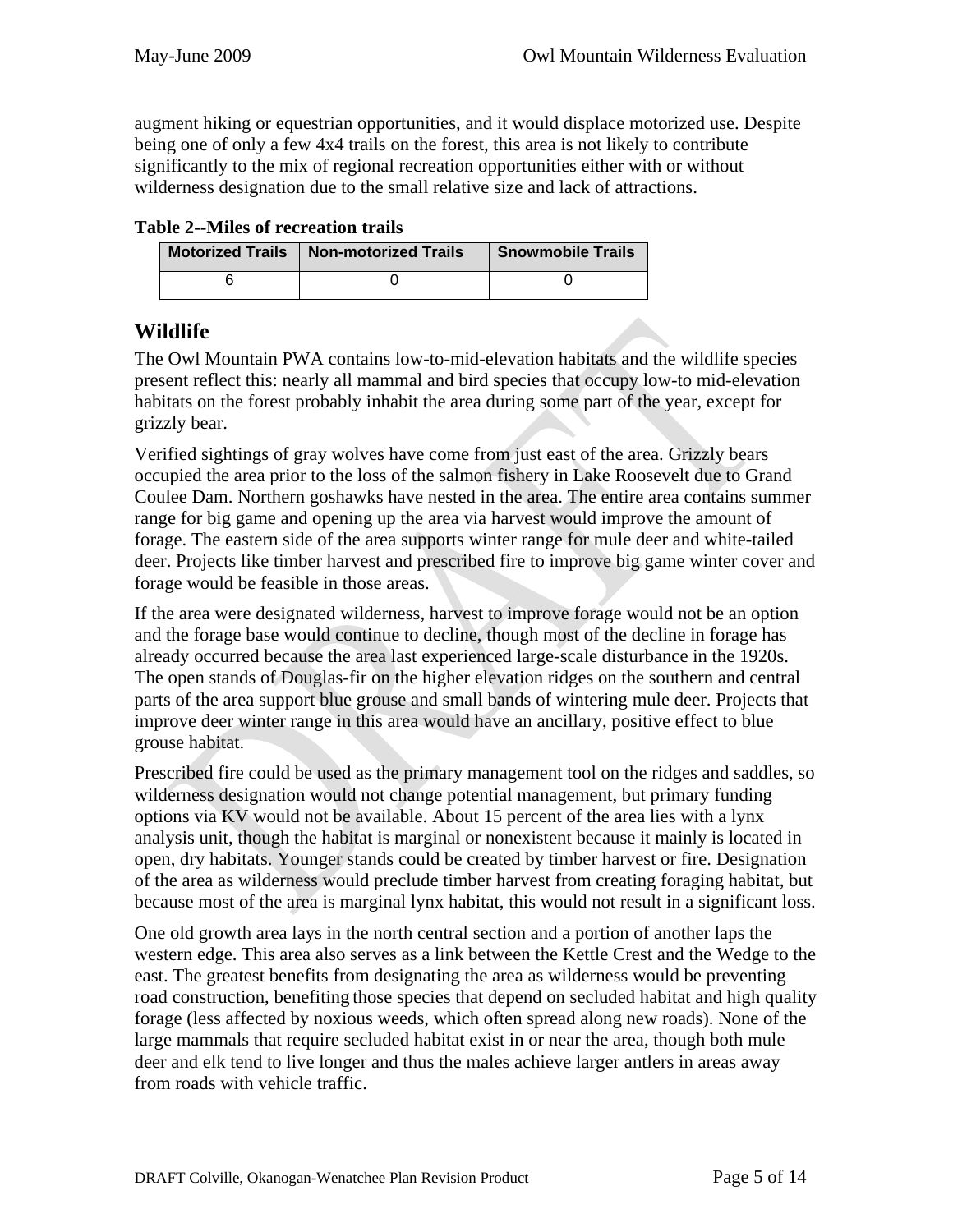The PWAs provide varying levels of habitat for focal wildlife species. To help evaluate the habitat that these areas provide, the following information was provided: the focal species emphasized in the area, the amount of habitat for each focal species, the priority ranking for the habitat (based on conservation assessments and recovery plans), and the proportion of the total habitat available on the forest that is within the PWA.

**Table 3--Availability of habitat for federally listed Threatened and Endangered wildlife species, and R6 focal species** 

| <b>Wildlife Species</b> | <b>Acres of Habitat</b> | <b>Habitat Priority</b><br>Ranking (1=high,<br>$2 = mod.$ , $3 = low$ ) | <b>Percent Total Forest</b><br><b>Habitat in</b><br><b>Evaluation Area</b> |
|-------------------------|-------------------------|-------------------------------------------------------------------------|----------------------------------------------------------------------------|
| Grizzly bear            | NA                      | ΝA                                                                      | ΝA                                                                         |
| Canada lynx             | 56                      |                                                                         |                                                                            |
| Wolverine               | 7.944                   |                                                                         |                                                                            |
| American marten         | 19                      |                                                                         |                                                                            |

# **Water and Fish**

The Owl Mountain PWA is located entirely in the Kettle River Subbasin (4<sup>th</sup> HUC). The PWA contains tributaries to the Little Boulder Creek  $(6<sup>th</sup> HUC)$  and a small portion of the Deep Creek ( $6<sup>th</sup> HUC$ ) containing Kerry Creek. Both creeks flow into the Kettle River. The tributaries within the PWA have been surveyed and are not fish bearing due to their intermittent nature. The Little Boulder Creek and Deep Creek subwatersheds have been analyzed for vegetation and road conditions. When vegetation conditions and road related effects are considered cumulatively, these two subwatersheds were rated poor. This is due to past harvest activities and high road densities.

This habitat is not considered essential to the recovery of the bull trout which has been observed within the Kettle River in the past due the intermittent nature of streams within the PWA. Wilderness designation would protect the basic ecological functions of these tributaries. This objective could also be accomplished without wilderness designation if the proposed PWA remained in an unroaded condition. A degradation of riparian and aquatic processes is expected if management actions, such as road building and timber harvest, are approved by the Regional Forester or Chief in the future. The adverse effects of such actions could extend beyond the boundaries of the PWA and continue throughout the  $6<sup>th</sup>$ field HUCs.

There are no existing power withdrawals, proposed impoundments or known Federal Energy Regulatory Commission permits or licenses outstanding.

The PWA has a water source protection area totaling 1,000 acres of stream that contributes to a community water system for the town of Orient.

### **Range**

The area contains one domestic livestock grazing allotment. This allotment is grazed under a deferred rest rotation management system. There is one range improvement within the area and ¼ mile of fence. The permittee is allowed to use motorized vehicles within the PWA.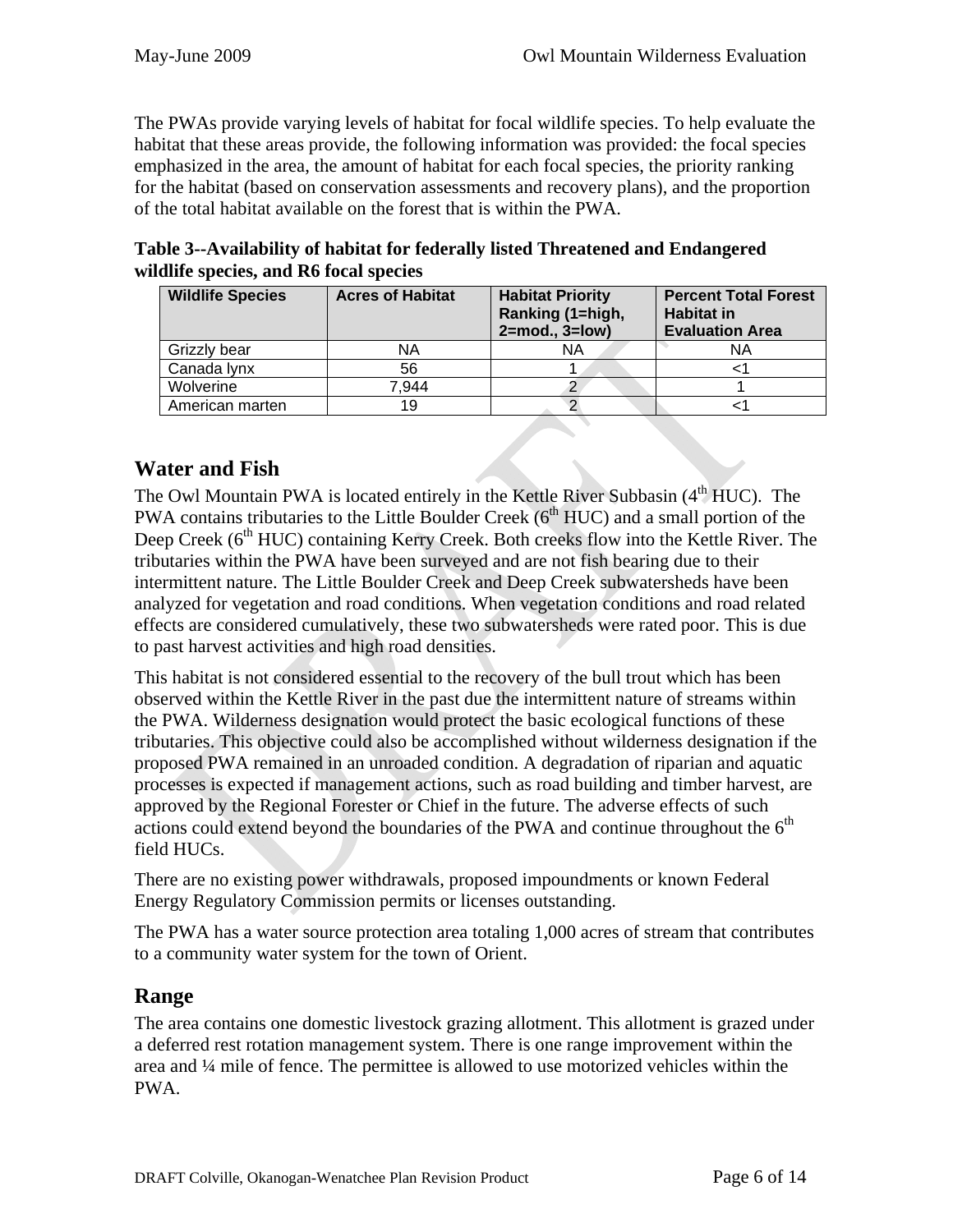| <b>Percent Area</b>   | <b>Percent Area</b>        | <b>Percent Area</b>       | <b>Percent Area</b>     |  |
|-----------------------|----------------------------|---------------------------|-------------------------|--|
| <b>Suitable for</b>   | <b>Currently in Cattle</b> | <b>Suitable for Sheep</b> | <b>Currently in</b>     |  |
| <b>Cattle Grazing</b> | <b>Allotments</b>          | Grazing                   | <b>Sheep Allotments</b> |  |
|                       | 100                        |                           |                         |  |

#### **Table 4--Grazing suitability and current allotments**

### **Vegetation and Ecology**

Vegetation is dominated by Douglas-fir and related plant associations. However, most of the other tree species found on the Colville National Forest can be found in this area including western white pine and western hemlock.

Commonly found plant association types in the area include subalpine fir/queencup beadlily, subalpine fir/dwarf huckleberry, Douglas-fir/pinegrass, and Douglas-fir/dwarf huckleberry. A few stands escaped wildfire early in the 1900s, and now qualify as old growth.

The Kerry Creek watershed, south of Owl Mountain, forms an east-facing bowl, and contains numerous water sources. The higher west side of Kerry Creek contains large amounts of western larch, lodgepole pine, and Douglas-fir. The area on the east side, below the road systems and past harvesting is drier, characterized by Douglas-fir and ponderosa pine in the overstory.

The area south and west of Huckleberry Ridge and Grouse Mountain is mostly southfacing, and contains more dry plant associations and species. Douglas-fir, ponderosa pine, and grand fir are commonly found in these stands. Douglas-fir/ninebark and Douglasfir/ninebark-twinflower plant associations are more common here.

Ridgelines along Owl Mountain and Grouse Mountain are rocky and sparsely forested.

Most of the eastern edge of the Owl Mountain PWA qualifies as wildland urban interface (WUI), and much of this is dry forest. The Healthy Forest Restoration Act (HFRA) authorizes direction to implement fuel reduction projects in the WUI. The HFRA prohibits authorized projects in wilderness areas. Wilderness designation could affect the forest's ability to provide preventative wildfire protection to residents along U.S. Highway 395.

#### **Timber Harvest Suitability**

The underlying criteria for determining timber harvest suitability are found in the Forest and Rangeland Renewable Resources Planning Act of 1974, 36CFR219.12, and Forest Service Handbook 1909.12, Chapter 60.

For the Colville and Okanogan-Wenatchee National Forests, the general criteria for timber suitability that will be used for timber harvest suitability are:

- Is it forest land (10 percent crown cover minimum, productivity  $>20$  ft<sup>3</sup>/ac/yr).
- The area has not been withdrawn from timber harvest or production.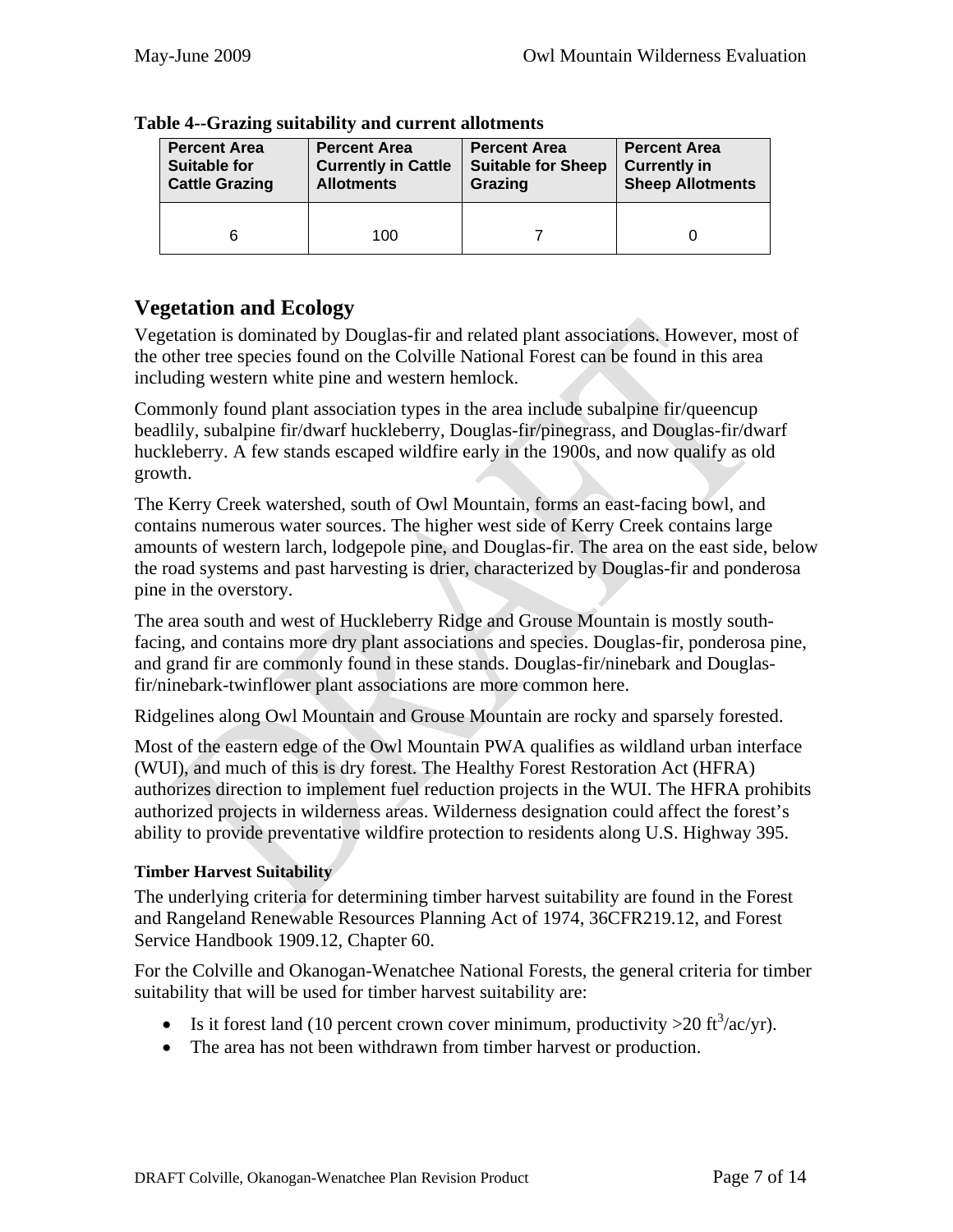- Soil, slope, or other watershed conditions will not be irreversibly damaged (based on soil attributes for erosion, instability, or compaction potential, slopes >65 percent, and certain land types)
- Reforestation can be assured within five years (lack of shallow soils, low frost heave potential, low surface rock, plant community type, certain land types, and elevation <5,500 feet)
- Economic and technologic viability (less than 0.5 miles from existing transportation system, species value or condition, volume availability, logging systems)

In consideration of all the criteria for determining timber harvest or timber production suitability and not just the fact that harvestable species can grow at a specific location, it appears this PWA does not have conditions that pass all the criteria. The main criterion for failure is that unacceptable resource impacts would likely occur due to road construction activities. This does not preclude helicopter operations that could fly material over sensitive areas to adjacent road systems. However, in most if not all cases helicopter logging and the associated expenses (such as manual slash treatments) would not be an economically viable option.

| <b>Suitable for</b><br><b>Timber Harvest</b> | <b>Forest Groups</b> |     | <b>WUI</b>                                      |     |
|----------------------------------------------|----------------------|-----|-------------------------------------------------|-----|
|                                              | <b>Parkland</b>      | 0%  | <b>Total WUI</b>                                | 44% |
| $0\%$                                        | <b>Cold Dry</b>      | 1%  | <b>WUI in Dry</b><br>and Mesic<br><b>Forest</b> | 72% |
|                                              | <b>Cold Moist</b>    | 41% |                                                 |     |
|                                              | <b>Mesic</b>         | 3%  |                                                 |     |
|                                              | Drv                  | 53% |                                                 |     |
|                                              | <b>Non-forest</b>    | 2%  |                                                 |     |

#### **Table 4--Stand data percentages**

#### **Fire**

Fire occurrence is low to moderate with fires occurring in the area every one to three years, mostly started by natural ignitions. The southern portions of Owl Mountain PWA were visited by large fires in the earlier part of the  $20<sup>th</sup>$  Century. Thus it can be expected that fuel loadings would be moderate to high in both the cold moist and dry forest groups that are prevalent throughout the PWA. This circumstance increases the risk of a stand replacement fire, especially in areas that have high concentrations of lodgepole pine, due to probable infestations of mountain pine beetle.

A unique characteristic to the north-facing slopes of the PWA is the influence of the Kettle River to the east, and to the north in Canada, which causes a drier environment than is normally found on most north-facing slopes. This characteristic could create a greater opportunity than is typical for the north-facing slopes to burn, and to burn with higher intensities.

The eastern portion of Owl Mountain PWA is adjacent to Highway 395 and within WUI boundaries. This situation makes the eastern edge of the PWA a moderate priority for fuel treatments. However, the priority to conduct fuel treatments would be reduced somewhat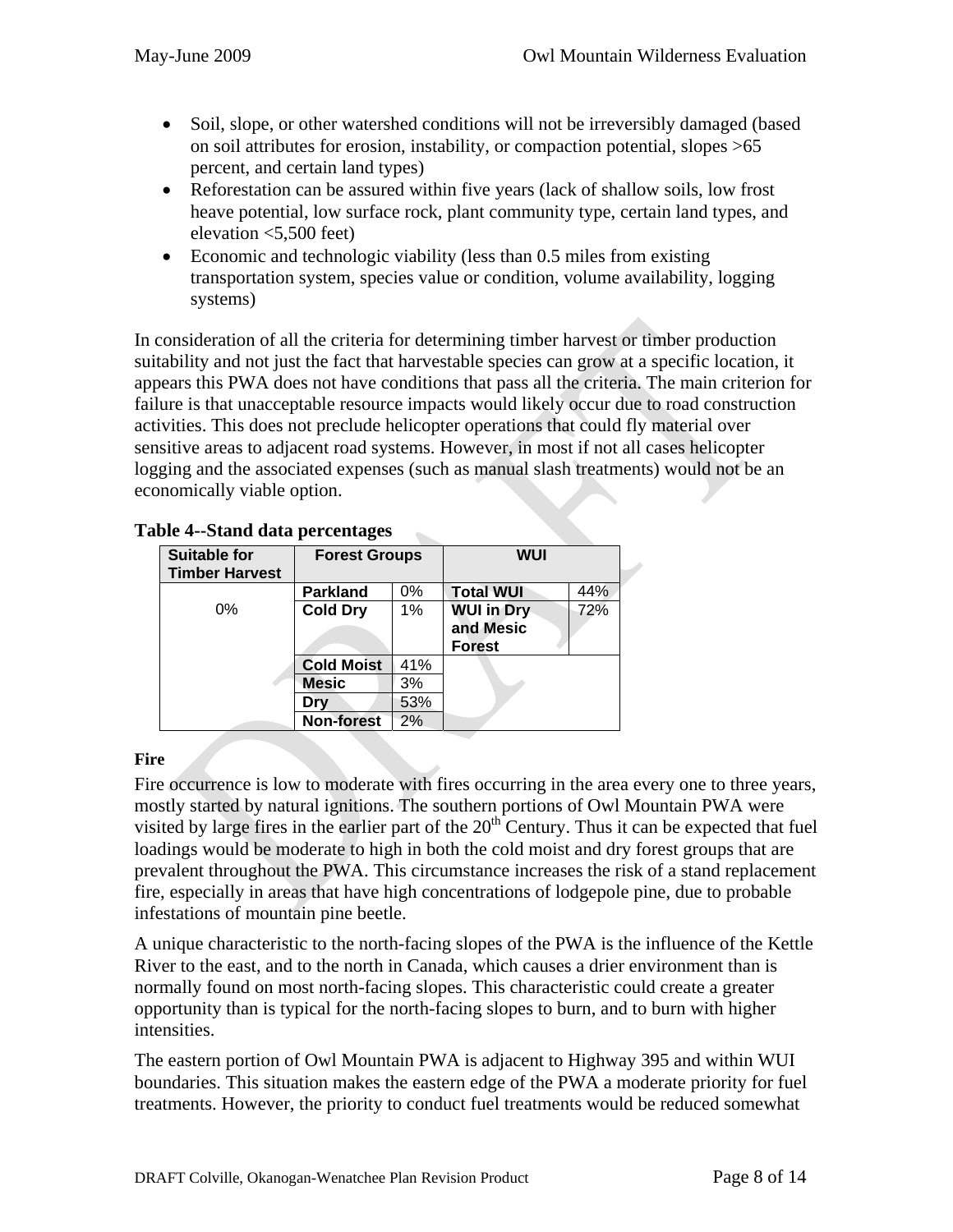due to the numerous rock and cliff faces jutting out along the PWAs eastern edge, which both limit fire spread and treatment opportunities.

#### **Insects and Disease**

The Wilderness Act of 1964 allows for the control of insects and disease, but taking such actions in wilderness is rare. Forest Service wilderness policy (Forest Service Manual 2324.11) directs the agency "to allow indigenous insect and plant diseases to play, as nearly as possible their natural ecological role". Policy also directs the agency to "protect the scientific value of observing the effect of insects and disease on ecosystems and identifying genetically resistant plant species", and finally, "to control insect and plant disease epidemics that threaten adjacent lands or resources."

An aerial survey of this PWA was completed in 2007. Douglas-fir beetles have been killing Douglas-firs since the outbreak that followed extensive winter storm damage in 1997. There are now large numbers of Douglas-fir snags standing and on the ground. Douglas-fir beetles are native bark beetles that commonly breed in blow-down Douglas-fir or in Douglas-firs that have been severely stressed by root disease, fire, heavy or repeated defoliation, or other damage. If substantial quantities of this breeding material are available the beetle population may build up to damaging levels, attacking and killing large, healthy Douglas-firs. Usually trees are killed in groups of five to 20, but group kills can become much larger during outbreaks. The largest trees are killed first. Removing Douglas-fir blow-down where possible can reduce tree-killing by these beetles. Blow-down in wilderness areas would not be removed, and can be a source of large numbers of beetles.

Douglas-fir dwarf mistletoe and western larch dwarf mistletoe probably occur in approximately 50 percent of the Douglas-fir and larch stands in the Three Rivers planning areas.

White pine blister rust caused by *Cronartium ribicola* was introduced into the Sullivan Lake area in the early 1920s following its introduction into Vancouver, British Columbia in 1910. The disease occurs in essentially every stand of western white pine and whitebark pine on the Three Rivers Ranger District. The disease is the greatest threat to 5-needle pines but it does not threaten the existence of five-needle pines. Western white pine regenerates naturally well on the District. Many of the white pines have some degree of genetic resistance because white pine stands in the area have been exposed to inoculum for 80 years. The most susceptible trees were eliminated decades ago. Lower crown pruning has been employed as an effective method of managing white pines to reduce losses to the disease on the District.

Armillaria root disease caused by *Armillaria ostoyae* is currently not a major cause of tree mortality in the roadless areas. The fungus is undoubtedly present in most of the stands especially those with Douglas-firs and/or grand firs but it is in equilibrium with the hosts. If stands in the roadless areas were to be logged or if other mortality agents were to kill large numbers of firs armillaria root disease would become a serious tree killer. The fungus gains energy from colonized roots and stumps and spreads to infect and kill adjacent trees, especially Douglas-firs.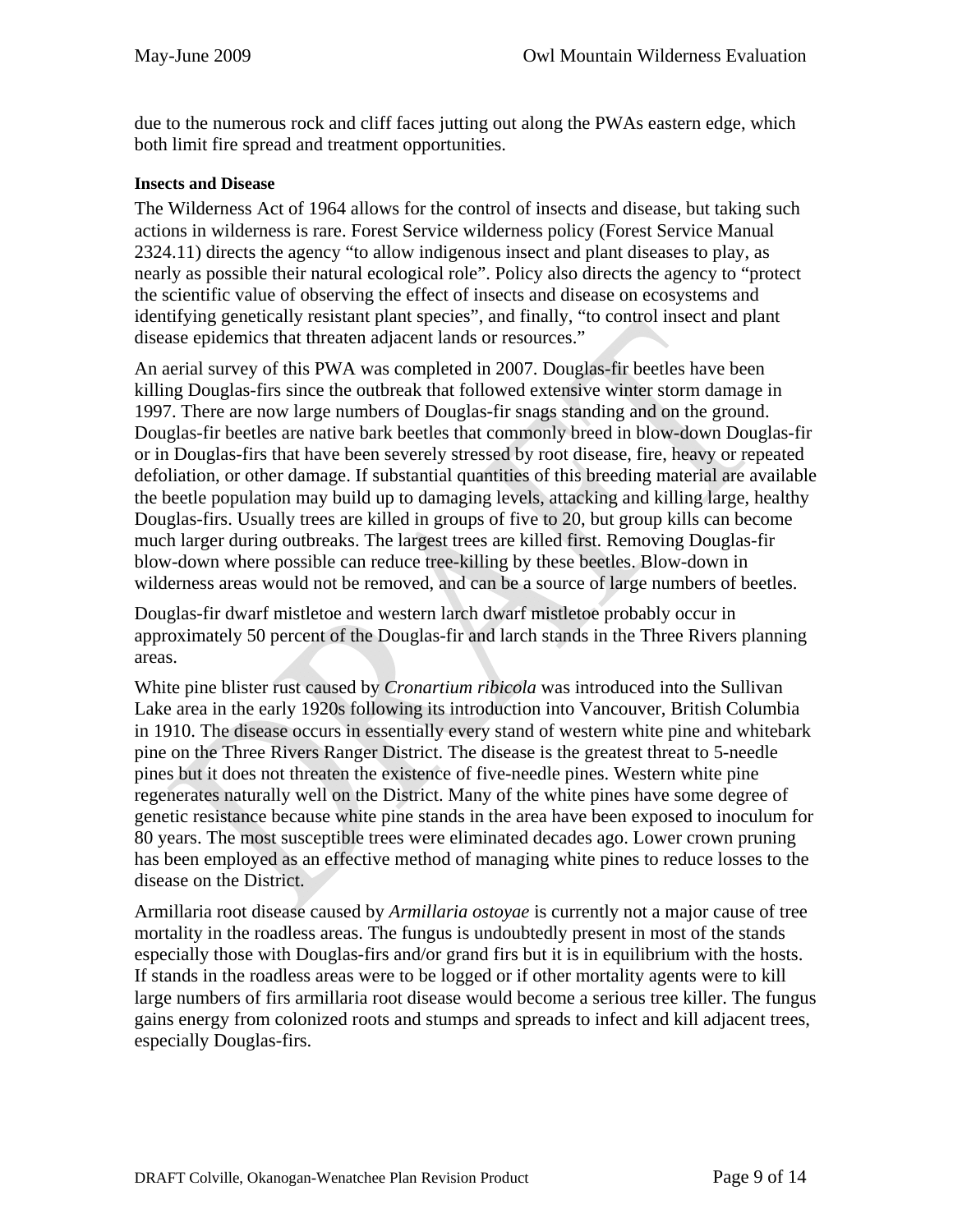#### **Threatened, Endangered, and Sensitive Plant Species**

There are three rare plants within the Owl Mountain PWA each of which are listed as sensitive by Washington State and as a species of concern under Federal status; sticky polemonium (*Botrychium ascendens*), scalloped moonwort (*Botrychium crenulatum*), and stalked moonwort (*Botrychium pedunculosum*).

#### **Noxious Weeds**

Noxious weed inventory data is not available for this PWA.

### **Minerals and Soils**

Soils within the area are derived from volcanic ash, loess deposits, and glacial till. Steeper south and west aspects have less evidence of ash deposition due to past erosion. The ash material overlies rocky granitic glacial till.

The Owl Mountain PWA is located in the northeast part of the Kettle Metamorphic Core Complex, a significant structural feature where relatively deep crustal rocks have been exhumed as a result of major extensional tectonics. The subject lands are largely underlain by pre-Tertiary metamorphic rocks, namely gneiss, quartzite, marble, and amphibolite. Two Tertiary igneous plutons intrude these older rocks exposing granite in the vicinity of Independent Mountain in the southwest part of the area and exposing quartz monzonite in a narrow north-south trending band in the eastern part of the area from the headwaters of Jenny Creek and extending to the north.

Prospecting and exploration has been focused in the eastern half of the Owl Mountain PWA as indicated by historic mining claims records and the locations of historic prospects and mines. The most extensive mine in the area is the Talisman mine located in T. 40 N., R. 36 E. Section 10. The mine explores copper, lead, zinc, and to a lesser degree gold, silver, and tungsten mineralization in amphibolite schist intruded by granite (Wolff and others, 2004a). Total development at the property consists of a 70-foot vertical shaft and a 350-foot long adit, which developed two flat-lying stopes (Wolff and others, 2004a). A 3,200-foot long aerial tram connected the mine to a mill, located on private property in the Kettle River valley below, which first operated in 1948. Production information for the property is sparse but an estimated 5,000 tons of ore was produced from 1914-1915 and 1946-1953 (Wolff and others, 2004a). Two other historic prospects explore similar mineralization to the south of the Talisman mine. At present (4/2008), there is one active mining claim in the eastern part of the Owl Mountain PWA in the S.E. ¼ of Section 22, Township 40 N., Range 36 E.

Mineral resource assessments conducted by the U.S. Geological Survey indicate that the Owl Mountain PWA has been identified as favorable for the occurrence of porphyryrelated polymetallic veins throughout and alkaline gold-telluride veins and porphyry copper deposits in the eastern half (Box and others, 1996). There is a high potential for the occurrence of copper, zinc, gold, and silver resources in the eastern half of the area (Grant, 1982). The remainder of the area has a low or unknown potential for locatable minerals.

The area has not been the subject of expressions of interest, lease applications, or leases for coal, oil and gas, or geothermal resources. The area has no potential for the occurrence of coal and oil and gas resources and a low or unknown potential for geothermal resources.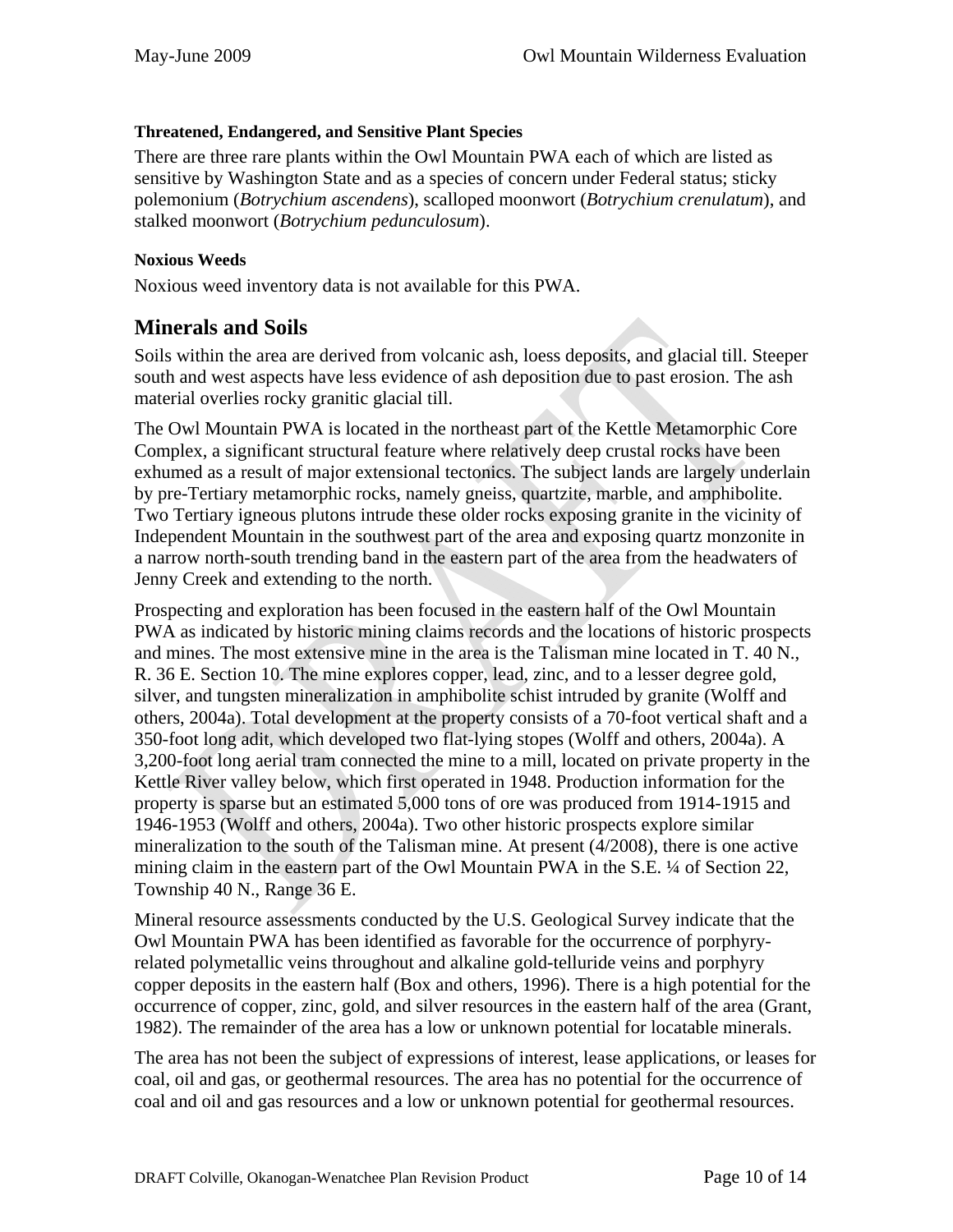# **Cultural and Heritage Resources**

There are five known cultural resources within the Owl Mountain PWA. Themes for these cultural resources center on historic trapping and mining. Unless a site has been determined to be ineligible for the National Register, it is managed as a significant site until such a determination is made.

# **Land Uses and Special Uses**

The area has an ongoing permit for livestock grazing.

There is a Communications Use Lease issued to the Orient/Laurier TV Club for a broadcast translator located within the proposed Owl Mountain PWA. The power source for the translator equipment is a solar panel. The legal description of the facilities is the S.W. ¼, S.W. 1/4 Section 10, T. 40 N., R. 36 E., W.M. The translator has been authorized since 1957 and provides the only television service to the local area and serves as a primary source of emergency notifications. The translator tower is accessed via a jeep trail off Owl Mountain Road. Wilderness designation could result in the need to relocate this tower.

There is a special use permit issued for a water transmission pipeline used for irrigation purposes. The legal location of the waterline is N.E. ¼, N.W. 1/4 Section 10, T. 40 N., R. 36 E., W.M. The water system has been authorized since 1972. The upper portion of this pipeline is within the PWA.

The Talisman Mine is located in T. 40 N., R. 36 E., Sec. 10, N.W.-N.W. It is positioned near the top of the cliffs above Laurier, and is accessed from the flat west of Laurier by a primitive aerial tramway. A tramway into a wilderness area would be a provisional use, although the mine is on the very edge of the area, high on the cliffs overlooking Laurier.

# **Private Lands**

Private lands border the Owl Mountain PWA on the east. They are a mixture of ranches and other small private holdings, some with houses and outbuildings. The town of Laurier lays within a mile the northeast corner of the area. A small ranch and other private properties lie within  $\frac{1}{2}$  mile of the southern edge of the area, along a county road. There are no private lands within the Owl Mountain PWA.

# *NEED FOR WILDERNESS*

### **Location and size of other wildernesses in the general vicinity, and distance from area and population centers**

The Owl Mountain PWA is approximately 45 air miles west of the 41,335 acre Salmo-Priest Wilderness on the Colville National Forest, and 80 air miles east of the 529,477 Pasayten Wilderness. These wilderness areas are close enough for the local population to access within three hours. The Pasayten Wilderness is much closer to the major population center of Seattle than is the Owl Mountain PWA. The Owl Mountain PWA is about an hour further drive from Spokane than is the Salmo-Priest Wilderness. This area is only a fraction of the size of the Pasayten Wilderness and less than a third the size of the Salmo-Priest Wilderness.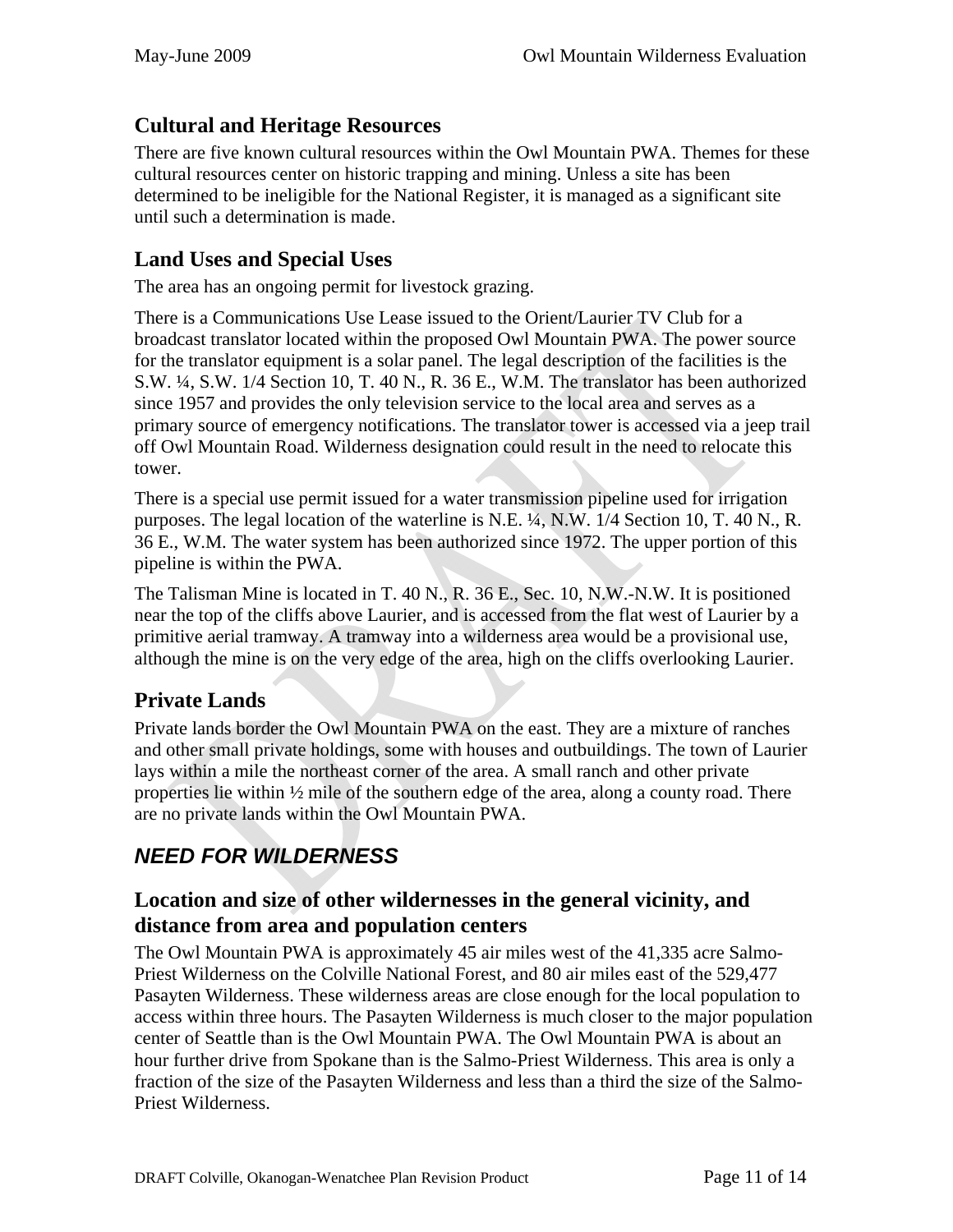In considering the relative trade-off between wilderness designation and providing for other backcountry recreational uses, wilderness designation of this PWA would not augment hiking or equestrian opportunities, and it would displace motorized use. Despite being one of only a few 4 x 4 trails on the forest, this area is not likely to contribute significantly to the mix of regional recreation opportunities either with or without wilderness designation due to the small relative size and lack of attractions.

### **Present visitor pressure on other wildernesses, trends, and changing patterns of use**

The visitor pressure on the wilderness areas mentioned above is low relative to other wilderness areas in the region. The Pasayten and the Salmo-Priest have experienced a slow increase in use, but they are still below capacity levels except for some popular spots. Trends for wilderness use show that length of stay has shortened, there is more day use, and visitors are not traveling as far into the wilderness.

The projected population increase for the period of 2000 through 2030 in Ferry, Pend Oreille, Stevens, and Spokane Counties ranges from 40 to 67 percent. With this increase in population comes the potential for overuse and crowding in the Salmo-Priest Wilderness.

# **Extent to which non-wilderness lands provide opportunities for unconfined outdoor recreation experiences**

There are three other potential wilderness areas within 15 miles of the Owl Mountain PWA (Deer Creek, Jackknife, and Profanity), which encompass an additional 52,499 acres. This acreage, in combination with other Colville National Forest PWAs and designated wilderness, totals approximately 226,000 acres.

Mountain biking and riding off highway vehicles and snowmobiles has increased in popularity and demand on the national forests. Demand for primitive and semi-primitive recreation opportunities outside of designated wilderness is growing for these users, as these opportunities are restricted in designated wilderness areas. With declining trail maintenance, horse-riders have become more dependent on trails outside of wilderness where there is no party size limitation.

# **The need to provide a sanctuary for those biotic species that have demonstrated an inability to survive in less than primitive surrounding or the need for a protected area for other unique scientific value or phenomena**

#### **Wildlife**

The area has almost 8,000 acres of wolverine habitat, and a small amount of habitat for Canada lynx and American marten. The wildlife sustainability index is 6.7 (a low relative ranking) and the habitat connectivity index is 10.3 (a moderate relative ranking).

#### **Fish**

This habitat is not considered essential to the recovery of the bull trout or the sustainability of other aquatic focal species. This is due to the fact that the stream habitat is intermittent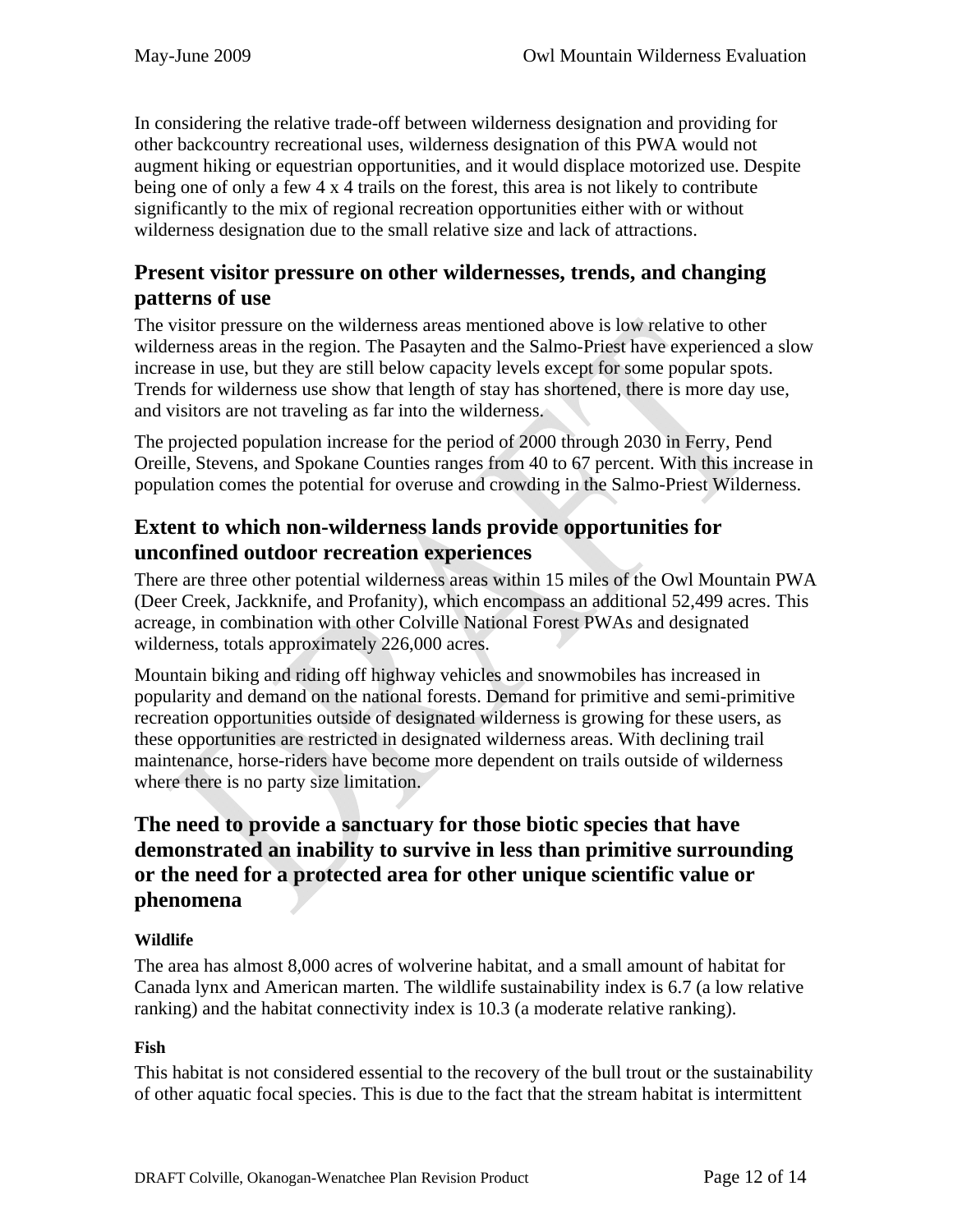in nature. The analysis indicates that this PWA should be considered a *low* priority for wilderness designation due to the poor habitat condition and the lack of suitable habitat within this PWA for focal threatened or sensitive species.

| <b>Focal</b><br><b>Species</b>  | <b>Miles of</b><br><b>Habitat</b> | <b>Percent Total</b><br><b>Forest Habitat in</b><br><b>Evaluation Area</b> | Vegetation<br><b>Score</b> | Overall<br>Road<br><b>Density</b><br><b>Score</b> | <b>Habitat Priority</b><br>Ranking<br>$(1 = high,$<br>$2 = mod.$ , $3 = low$ ) |
|---------------------------------|-----------------------------------|----------------------------------------------------------------------------|----------------------------|---------------------------------------------------|--------------------------------------------------------------------------------|
| <b>Bull trout</b>               | 0                                 |                                                                            | $-1.00$                    | $-1.00$                                           | 3                                                                              |
| Westslope<br>cutthroat<br>trout | 0                                 | 0                                                                          | $-1.00$                    | $-1.00$                                           | 3                                                                              |
| Interior<br>redband<br>trout    | 0                                 | 0                                                                          | $-1.00$                    | $-1.00$                                           | 3                                                                              |
| Pygmy<br>whitefish              | 0                                 | 0                                                                          | $-1.00$                    | $-1.00$                                           | 3                                                                              |

**Table 5--Little Boulder Creek and Deep Creek Watersheds** 

#### **Threatened, Endangered, and Sensitive Plant Species**

An analysis was completed to prioritize which PWAs would contribute the most to providing refugia for those plant species on the species of interest/species of concern (SOI/SOC) list. The analysis ranked three factors. The first factor, the total number of sites occurring within the PWA, ranked as low for this PWA. The second factor, which ranked as moderate for this PWA, examined the degree of rarity of any SOI/SOC species present, and also recognized the importance of individual PWAs in supporting a high incidence of populations relative to Washington State as a whole.

PWAs are generally unsurveyed for rare plants due to a relative lack of projects occurring in these areas. Thus, an additional factor examined the potential for the PWA to support SOI/SOC species. Based on databases, first the SOI/SOC plant species were identified that are present within a five-mile radius of the PWA, but are not known to occur within the PWA. Then the PWA was analyzed to see if the potential habitat for these species occurs within the PWA. Based on this analysis, this PWA ranks as high.

Finally, a composite score was assigned to each PWA based on combining each of the rankings described above. This PWA ranks overall as moderate priority for preserving rare plant refugia with a wilderness designation

### **Ability to provide for preservation of identifiable landform types and ecosystems**

This area represents the Okanogan Highlands ecoregion. Designated wilderness is underrepresented in the Okanogan Highlands ecoregion.

An analysis compared vegetative cover types that are under-represented in wilderness on the National Forest System in Region 6 with those same cover types present in the PWA. Large scale cover types were available through existing data layers and represent approximately 25 percent (approximately 2,800 acres) of the vegetative cover if this PWA. These types include forb lands, non-alpine meadows, ponderosa pine, and western red